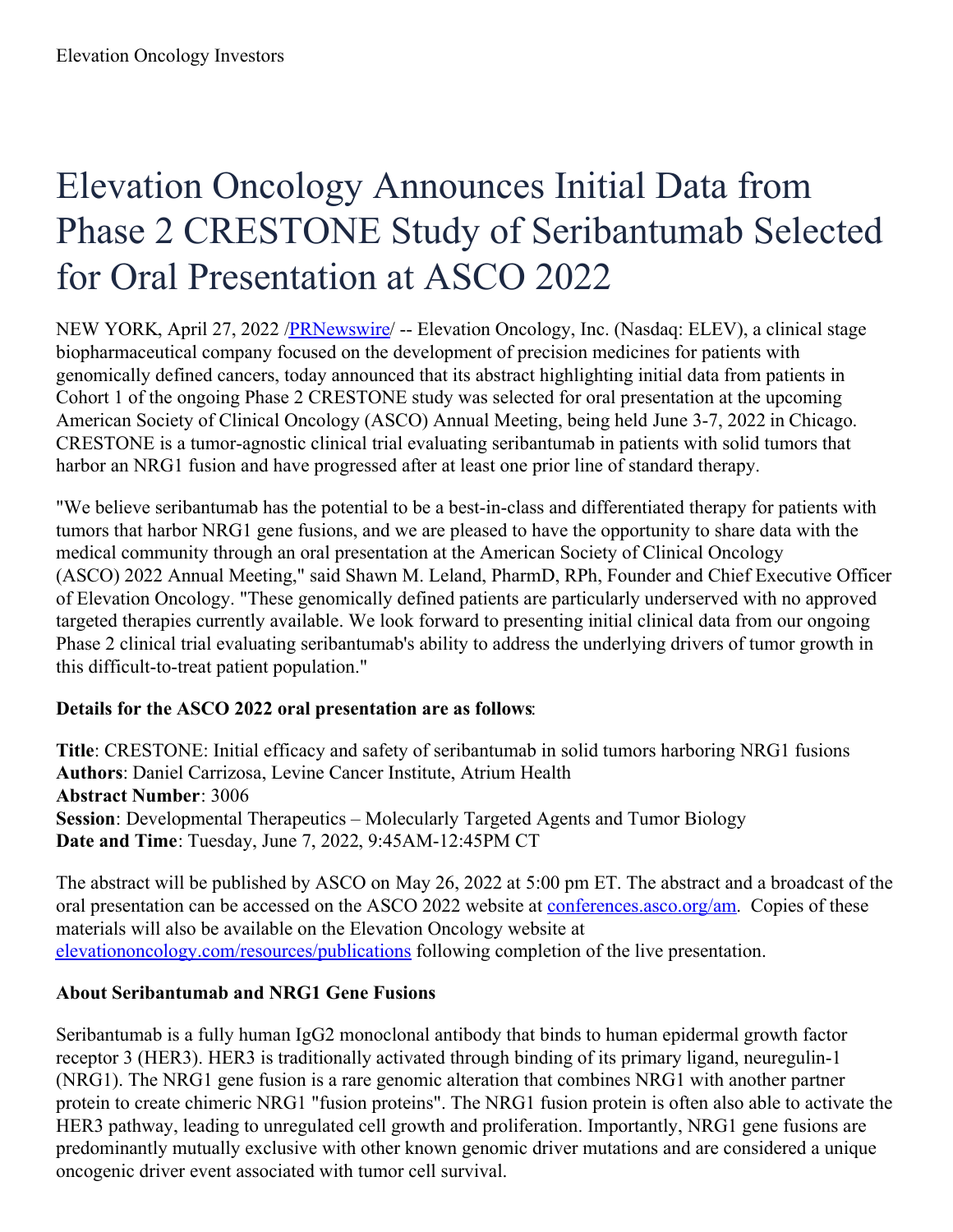NRG1 fusions have been identified in a variety of solid tumors, including lung, pancreatic, gallbladder, breast, ovarian, colorectal, neuroendocrine, cholangiocarcinomas, and sarcomas. In preclinical experiments, seribantumab prevented the activation of HER3 signaling in cells that harbor an NRG1 gene fusion and destabilized the entire ERBB family signaling pathway including the activation of HER2, EGFR, and HER4. In addition to extensive nonclinical characterization and testing, seribantumab has been administered to over 800 patients across twelve Phase 1 and 2 studies, both as a monotherapy and in combination with various anti-cancer therapies. Seribantumab is currently being evaluated in the Phase 2 [CRESTONE](https://c212.net/c/link/?t=0&l=en&o=3517247-1&h=2617726532&u=http%3A%2F%2Fwww.nrg1fusion.com%2F&a=Phase+2+CRESTONE+study) study for patients with solid tumors of any origin that have an NRG1 fusion.

# **About the Phase 2 CRESTONE Study**

Clinical Study of Response to Seribantumab in Tumors with Neuregulin-1 (NRG1) Fusions. CRESTONE is a Phase 2 tumor-agnostic "basket trial" of seribantumab in patients with solid tumors that harbor an NRG1 fusion and have progressed after at least one prior line of standard therapy. The primary objective of the study is to describe the anti-tumor activity and safety of seribantumab as a monotherapy specifically in patients whose solid tumor is uniquely driven by an NRG1 gene fusion. CRESTONE offers a clinical trial opportunity for patients with advanced solid tumors who have not responded or are no longer responding to treatment. Patients are encouraged to talk to their doctor about genomic testing of their tumor. CRESTONE is open and enrolling today in the United States, Australia, and Canada. For more information visit [www.NRG1fusion.com](https://c212.net/c/link/?t=0&l=en&o=3517247-1&h=3723535751&u=http%3A%2F%2Fwww.nrg1fusion.com%2F&a=www.NRG1fusion.com).

#### **About Elevation Oncology, Inc.**

Elevation Oncology is founded on the belief that every patient living with cancer deserves to know what is driving the growth of their disease and have access to therapeutics that can stop it. We aim to make genomic tests actionable by selectively developing drugs to inhibit the specific alterations that have been identified as drivers of tumor growth. Together with our peers, we work towards a future in which each tumor's unique genomic test result can be matched with a purpose-built precision medicine to enable an individualized treatment plan for each patient. Our lead candidate, seribantumab, is intended to inhibit tumor growth driven by NRG1 [fusions](https://c212.net/c/link/?t=0&l=en&o=3517247-1&h=4294457788&u=http%3A%2F%2Fwww.nrg1fusion.com%2Fscience&a=NRG1+fusions) and is currently being evaluated in the Phase 2 [CRESTONE](https://c212.net/c/link/?t=0&l=en&o=3517247-1&h=2617726532&u=http%3A%2F%2Fwww.nrg1fusion.com%2F&a=Phase+2+CRESTONE+study) study for patients with solid tumors of any origin that have an NRG1 gene fusion. Details on CRESTONE are available at [www.NRG1fusion.com](https://c212.net/c/link/?t=0&l=en&o=3517247-1&h=3723535751&u=http%3A%2F%2Fwww.nrg1fusion.com%2F&a=www.NRG1fusion.com). For more information visit [www.ElevationOncology.com](https://c212.net/c/link/?t=0&l=en&o=3517247-1&h=4293755332&u=http%3A%2F%2Fwww.elevationoncology.com%2F&a=www.ElevationOncology.com), or follow us on [Twitter](https://c212.net/c/link/?t=0&l=en&o=3517247-1&h=2154774235&u=https%3A%2F%2Ftwitter.com%2Felevationonc&a=Twitter) and [LinkedIn](https://c212.net/c/link/?t=0&l=en&o=3517247-1&h=3830716393&u=https%3A%2F%2Fwww.linkedin.com%2Fcompany%2Felevation-oncology%2F&a=LinkedIn).

#### **Forward Looking Statements:**

This press release contains forward-looking statements within the meaning of the "safe harbor" provisions of the Private Securities Litigation Reform Act of 1995, including, but not limited to, anticipated preclinical and clinical development activities, expected timing of announcements of clinical results, potential benefits of seribantumab and the company's other future product candidates, potential opportunities to expand the company's product candidate pipeline, potential market opportunities for seribantumab and the company's other future product candidates, the ability of seribantumab and the company's other future product candidates to treat their targeted indications, and our expectations about our cash runway. All statements other than statements of historical fact are statements that could be deemed forward-looking statements. These forward-looking statements may be accompanied by such words as "aim," "anticipate," "believe," "could," "estimate," "expect," "forecast," "goal," "intend," "may," "might," "plan," "potential," "possible," "will," "would," and other words and terms of similar meaning. Although the company believes that the expectations reflected in such forward-looking statements are reasonable, the company cannot guarantee future events, results, actions, levels of activity, performance or achievements, and the timing and results of biotechnology development and potential regulatory approval is inherently uncertain. Forward-looking statements are subject to risks and uncertainties that may cause the company's actual activities or results to